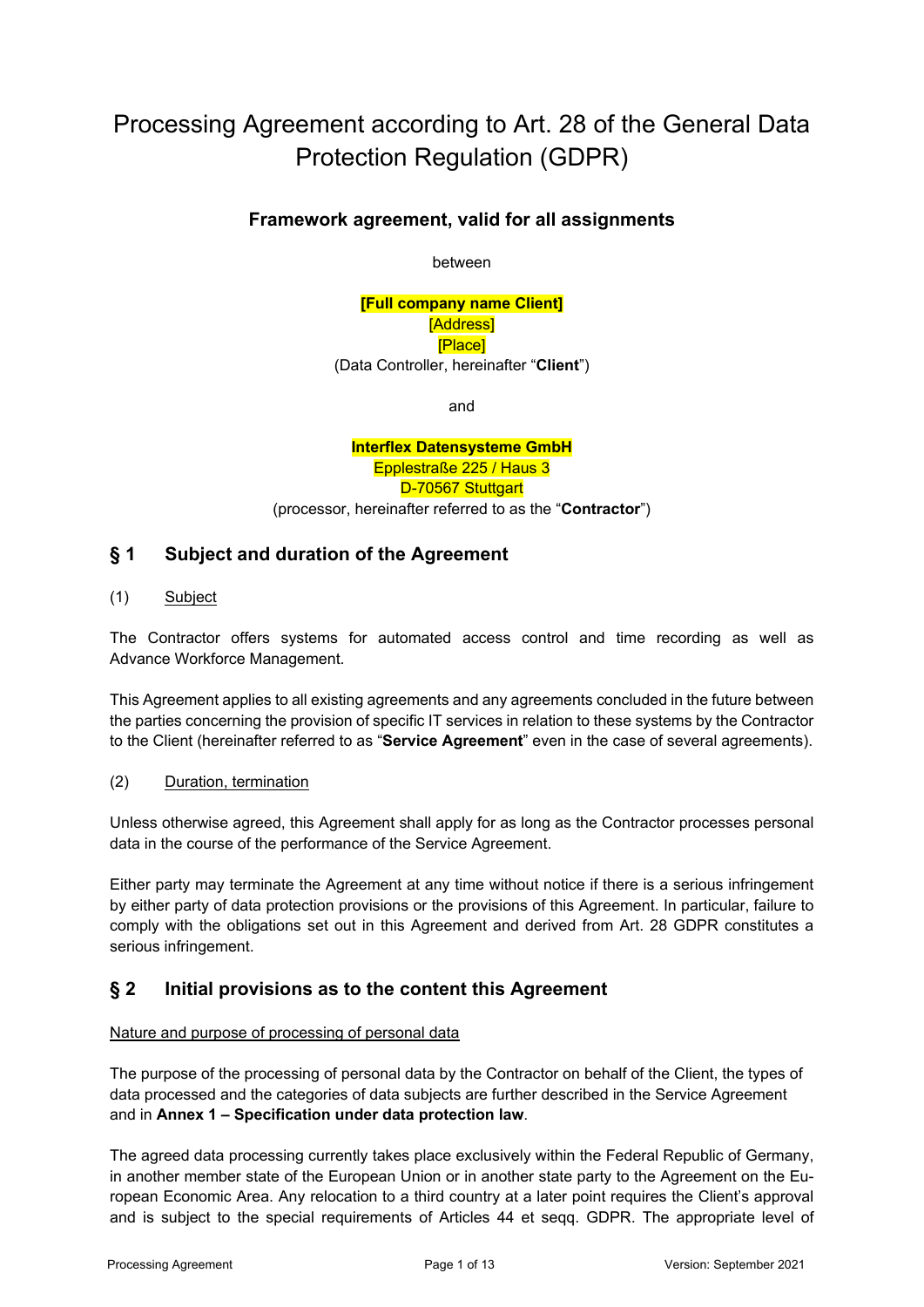protection can be ensured by standard data protection clauses (Art. 46 para. 2 sub-para. c and subpara. d GDPR), by approved rules of conduct (Art. 46 para. 2 sub-para. e in conjunction with Art. 40 GDPR), through an approved certification mechanism (Art. 46 para. 2 sub-para. f in conjunction with Art. 42 GDPR) or by other measures pursuant to Art. 46 para. 2 sub-para. a, para. 3, sub-para. a and sub-para. b GDPR.

## **§ 3 Authority of the Client to issue instructions**

(1) The Contractor shall process personal data exclusively for the purpose of providing services under the Service Agreement and in accordance with the documented instructions of the Client. This also applies to any transfer of personal data to a third country or international organisation, unless required by the law of the European Union or of a Member State to which the Contractor is subject, in which case the Contractor shall notify the Client of such a requirement prior to processing, unless the law in question prohibits such notification on grounds of a substantial public interest. Instructions are issued by virtue of the Service Agreement and the setting up and configuration of the service by the Client. Further instructions after conclusion of the Agreement must be in text form and the Client must confirm them in writing if the Contractor so requests.

(2) If the Client issues further instructions beyond the scope of the Service Agreement, this requires the consent of the Contractor.

(3) If the Contractor is of the opinion that an instruction issued by the Client violates statutory provisions, the Contractor shall point this out to the Client. The execution of such an instruction may be suspended by the Contractor.

## **§ 4 Technical and organisational measures**

(1) Before starting processing, the Contractor shall document and submit to the Client for inspection the implementation envisaged for the technical and organisational measures stipulated prior to the award of the contract, in particular with regard to the concrete execution of the assignment. If accepted by the Client, these measures shall become the basis of the Agreement. Where the examination or an audit of the Client reveals a need for adjustment, this must be implemented by mutual agreement.

(2) The Contractor shall ensure security of processing in accordance with Art. 28 para. 3 sub-para. c and Art. 32 GDPR, in particular in conjunction with Art. 5 para. 1, para. 2 GDPR. Generally speaking, the measures to be taken relate to data security and to ensuring a level of protection appropriate to the risk in terms of the confidentiality, integrity, availability and resilience of the systems. In this context, the state of the art, the implementation costs and the type, scope and purposes of processing, as well as the varying likelihood and severity of the risk to the rights and freedoms of natural persons within the meaning of Art. 32 para. 1 GDPR, must be taken into account (details in Annex 2 of this Agreement).

(3) The technical and organisational measures taken are subject to technical progress and further development. In this respect, the Contractor may implement alternative adequate measures, provided that the security level of the initially stipulated measures is not undercut. Significant changes shall be documented in writing or electronically.

(4) To the extent the Contractor performs its activity on-site at the Client, the Contractors is not responsible for the technical and organisational measures that are in the sphere of influence and responsibility of the Client.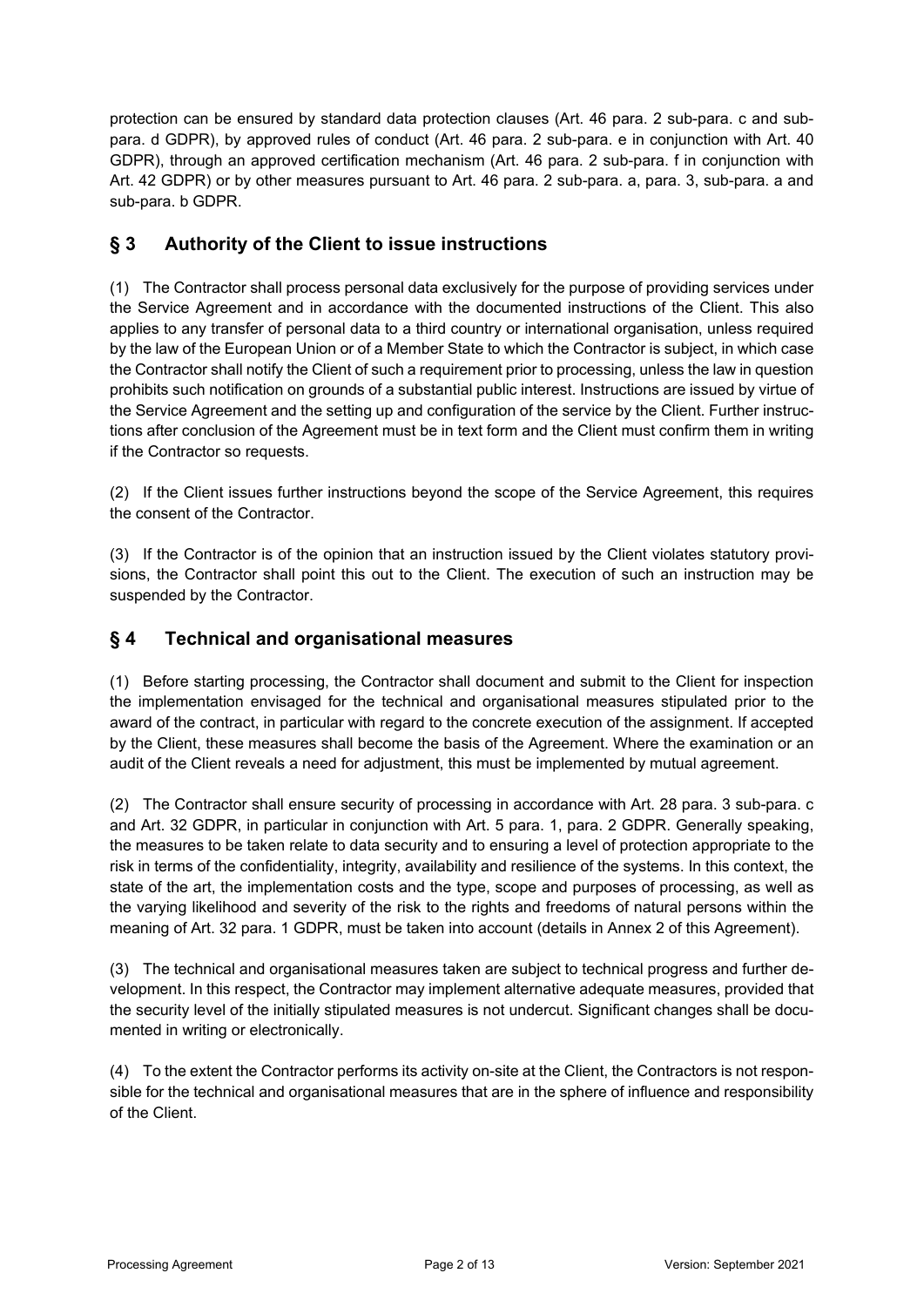## **§ 5 Quality assurance and other obligations of the Contractor**

In addition to complying with the provisions of this Agreement, the Contractor has statutory obligations under Articles 28 to 33 GDPR. In this respect, the Contractor ensures compliance with the following requirements in particular:

a) Appointment in writing of a data protection officer pursuant to Articles 38 and 39 GDPR. This person can be reached at interflex.datenschutz@allegion.com.

The current contact details of the data protection officer shall be easily available on the Contractor's website at all times.

- b) Ensuring confidentiality pursuant to Art. 28 para. 3 p. 2 sub-para. b and Art. 29, 32 para. 4 GDPR. In performing the work, the Contractor shall only employ staff who are bound to confidentiality and who have previously been made aware of the provisions on data protection relevant to them.
- c) Implementation of and compliance with all technical and organisational measures required for this Agreement in accordance with Art. 28 para. 3 p. 2 sub-para. c and Art. 32 GDPR (details in Annex 2 of this Agreement).
- d) Upon request, the Client and the Contractor shall cooperate with the supervisory authority in the performance of its duties.
- e) Immediate notification of the Client about measures and monitoring actions of the supervisory authority, insofar as they relate to this Agreement. This shall also apply where a competent authority, in the course of administrative or criminal proceedings relating to the processing of personal data, investigates processing activities at the Contractor.
- f) Where the Client is himself subject to measures by the supervisory authority, to administrative or criminal proceedings, to a liability claim of a data subject or third party or to any other claim relating to the processing of personal data at the Contractor, the Contractor shall assist the Client to the best of his ability.
- g) The Contractor shall regularly monitor internal processes implemented and technical and organisational measures taken to ensure that processing within his sphere of responsibility is carried out in accordance with applicable data protection law and that the rights of the data subjects are protected.
- h) At the request of the Client, the Contractor shall provide the Client with evidence of the technical and organisational measures taken within the scope of the Client's supervisory powers under Article 7 of this Agreement.
- i) Upon termination of the services to be provided under the Service Agreement or at the request of the Client, the Contractor shall return to the Client all documents in his possession and all work results and data produced in connection with the Agreement or erase them in accordance with data protection law with the prior consent of the Client.
- j) The Contractor shall retain documentation that serves as evidence of proper data processing in accordance with the applicable retention periods beyond the end of the Agreement. The Contractor may hand over this documentation to the data controller upon termination of the Agreement.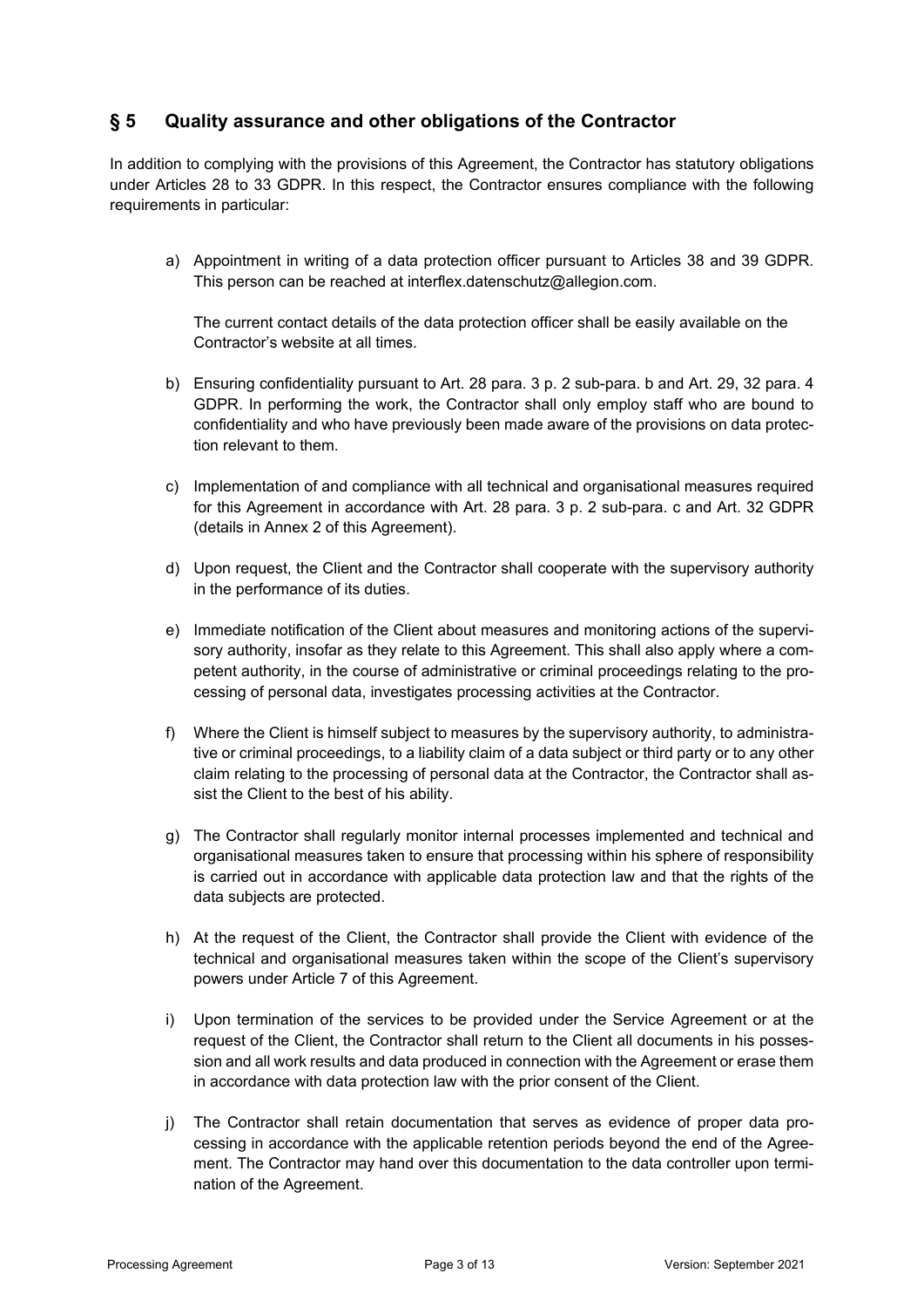# **§ 6 Subcontracting relationships**

(1) For the purposes of this provision, subcontracting relationships are deemed to relate directly to the provision of the main service. Subcontracted ancillary services, which do not primarily concern personal data processing, e.g. services around post, telecommunication, logistics, cleaning and skilled trades, are not included. However, even in the case of subcontracted ancillary services, the Contractor shall ensure the protection and security of the Client's personal data by means of adequate and legally compliant agreements and supervisory measures.

(2) The Contractor may appoint an external processor (hereinafter referred to as the Subcontractor). By signing this Agreement, the Client gives the Contractor general permission to employ a Subcontractor. The Contractor shall inform the Client of any intended change regarding the use of Subcontractors, including their replacement. The Client may voice objections in relation to a Subcontractor and, if these are not resolved amicably, may terminate this Agreement as of the date on which the change takes effect. Currently, no subcontractors are engaged, unless such are listed in Appendix 3 - Subcontractors.

(3) The Contractor shall, as a minimum and in compliance with applicable data protection law, transfer to Subcontractors the relevant obligations under this Agreement by way of (sub-)processing agreements, including appropriate technical and organisational measures to be taken.

(4) The Contractor shall conclude confidentiality agreements with all Subcontractors, unless an adequate statutory confidentiality obligation applies.

## **§ 7 Supervisory powers**

(1) The Client may, at his own expense, before the start of data processing and thereafter at regular intervals, satisfy himself of the technical and organisational measures taken by the Contractor pursuant to Annex 2 and document the results. This can be done, *inter alia*, by obtaining a self-disclosure from the Contractor, which the Contractor can also provide in the form of a suitable certificate from an expert or by the Client conducting an on-site inspection.

(2) The Contractor undertakes to provide the Client, upon written request and within a reasonable period of time, with all information necessary in the context of an appropriate inspection.

(3) If the Client commissions a third party to carry out an inspection (including an on-site inspection), the Client shall oblige this third party in writing to maintain secrecy and confidentiality, unless the third party is subject to a professional obligation of secrecy. At the request of the Contractor, the Client shall submit the corresponding agreements with the third party to the Contractor without delay. The Client may not commission any of the Contractor's competitors with an inspection.

(4) Any on-site inspection requires a written advance notice of 30 days, as a general rule, and is limited to ordinary business hours and has to be undertaken in a way so it minimizes any impact of the Contractor's business operations. Any routine on-site inspections are limited to a maximum of 1 time per calendar year. The Client shall share in writing the result of its inspection within (as a general rule) 30 days from the completion of the inspection.

## **§ 8 Rights of the data subjects**

(1) The rights of persons affected by the processing of personal data shall be asserted against the client.

(2) Where a data subject contacts the Contractor directly for information on, or rectification, erasure or blocking of, data concerning him or her, the Contractor shall forward this request to the Client without undue delay.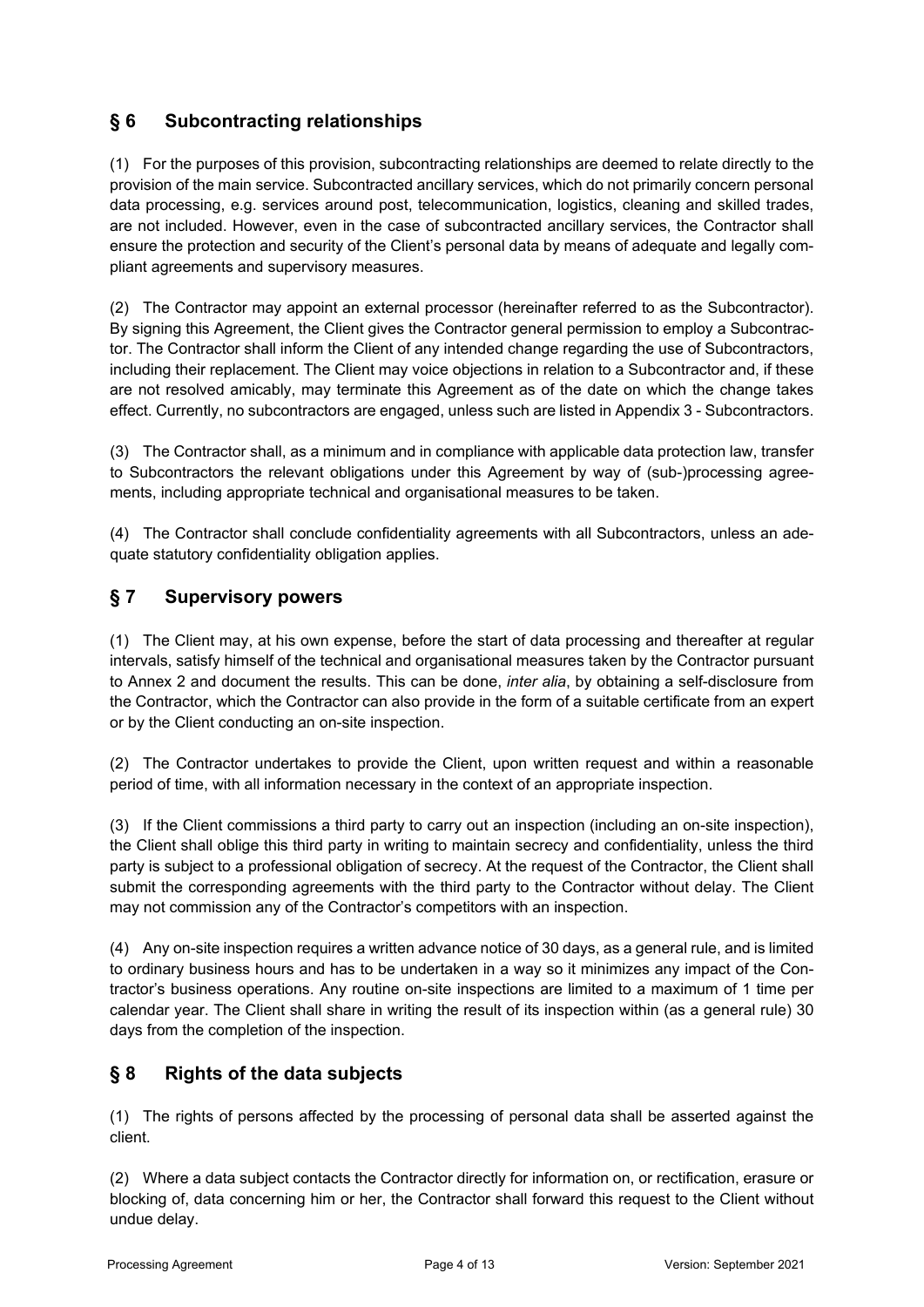(3) In the event that a data subject asserts his or her data protection rights, the Contractor shall, within reasonable limits and to the extent necessary for the Client, support the Client with suitable technical and organisational measures, provided that the Client cannot handle a given claim without the Contractor's cooperation.

(4) The Contractor shall enable the Client to rectify, erase or block personal data or, at the Client's request, rectify, block or erase such data himself if and to the extent that this cannot be done by the Client.

# **§ 9 Notification in the event of infringements by the Contractor**

(1) The Contractor shall assist the Client in complying with the obligations set out in Articles 32 to 36 GDPR on the security of personal data, reporting in the event of data breaches, data protection impact assessments and prior consultations. This includes *inter alia*:

- a) ensuring an adequate level of protection by technical and organisational measures which take into account the circumstances and purposes of data processing as well as the predicted likelihood and severity of potential infringements caused by security breaches and which are designed to enable immediate detection of relevant infringements;
- b) the obligation to assist the Client in his duty to provide information to data subjects, making all relevant information available to the Client without delay;
- c) supporting the Client with data protection impact assessments, as required;
- d) assisting the Client in the course of prior consultations with the supervisory authority.

(2) The Contractor is aware that the Client may be subject to a notification obligation pursuant to Art. 33 GDPR, which requires notification to the supervisory authority within 72 hours of a circumstance becoming known. The Contractor shall support the Client with any such notification obligation.

(3) The Contractor shall inform the Client without undue delay if he becomes aware of a personal data breach in the course of data processing.

(4) Where the Client becomes subject to statutory notification obligations regarding unlawful acquisition of personal data as the result of an incident, the Contractor shall assist the Client in meeting these obligations at the Client's request within the scope of what is reasonable and necessary. Such assistance shall be subject to remuneration unless the incident has been culpably caused by the Contractor or it is part of the service description of the Service Agreement.

## **§ 10 Rectification, erasure and restriction of data processed**

(1) The Contractor may not rectify, erase or restrict the data processed under this Agreement on his own authority, but only following documented instructions from the Client. Where a data subject contacts the Contractor directly in this respect, the Contractor shall forward this request to the Client without delay.

(2) Data which the Contractor merely processes for the performance of the services (e.g. maintenance) shall be erased as soon as they are no longer needed for the respective service (cf. Annex 2 – Access control).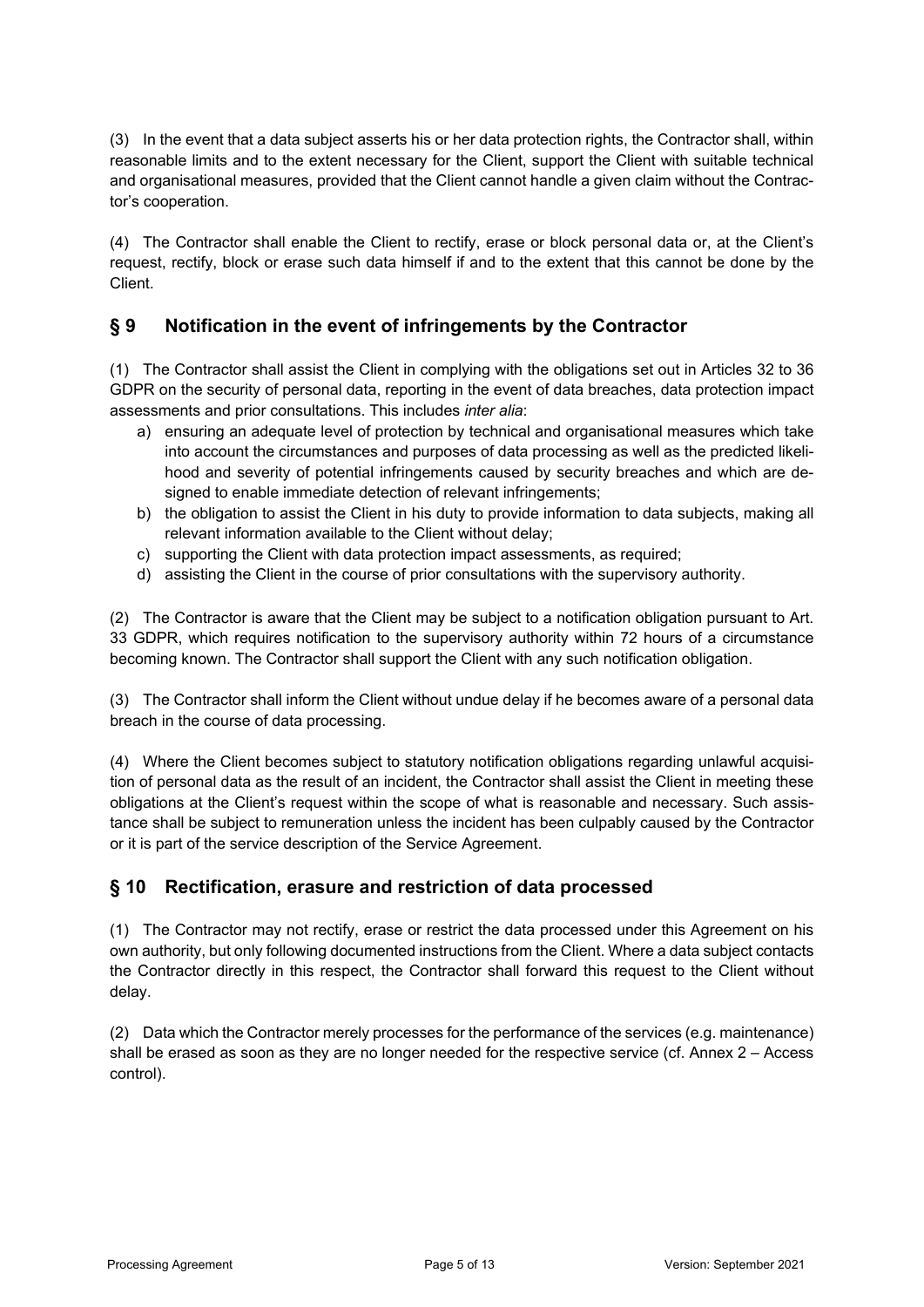## **§ 11 Liability**

Art. 82 GDPR applies. Where the Service Agreement contains provisions on liability, these shall also apply to the relationship between the parties within the scope of this Agreement.

#### **§ 12 Obligation to pay remuneration**

(1) Where the Contractor is obliged by this Agreement to provide services beyond the scope of the Service Agreement ("**Additional Services**"), these services shall be remunerated separately according to time and material expended. This is particularly the case for the activities set out in 3 (2), Art. 5 subpara. d and sub-para. f, Art. 7 (excepting services needed due to a breach within the Contractor's responsibility), Art. 8 and Art. 10. For the avoidance of doubt, to the extent that the Contractor has culpably caused any Additional Services, the Client does not owe a remuneration under this §12.

§ 2 (2) Subject to the Service Agreement or any other agreements between the parties, the remuneration for Additional Services of the Contractor's employees is based on an hourly flat rate of EUR 180 plus statutory value added tax. For material and travel expenses, the Contractor shall invoice the Client in the amount actually incurred plus value added tax. Should the Contractor be able to prove additional costs, he may invoice the full amount.

#### **§ 13 Miscellaneous**

(1) Supplements and amendments to this Agreement must be made in writing. This also applies to any waiver of the written form requirement.

(2) Should any provision of this Agreement prove legally invalid, the validity of the remaining provisions shall remain untouched. The invalid provision shall be replaced retroactively by a provision that is as close as possible to the original provision in terms of content and business effect.

(3) This Agreement is governed by German law (under exclusion of international private law). Exclusive place of jurisdiction for any and all disputes arising from and in connection with this Agreement is Stuttgart, Germany.

| <b>Interflex Datensysteme GmbH</b> | <b>Name of Client</b> |
|------------------------------------|-----------------------|
| Signature                          | Signature             |
| Name, function                     | Name, function        |
| Date, stamp                        | Date, stamp           |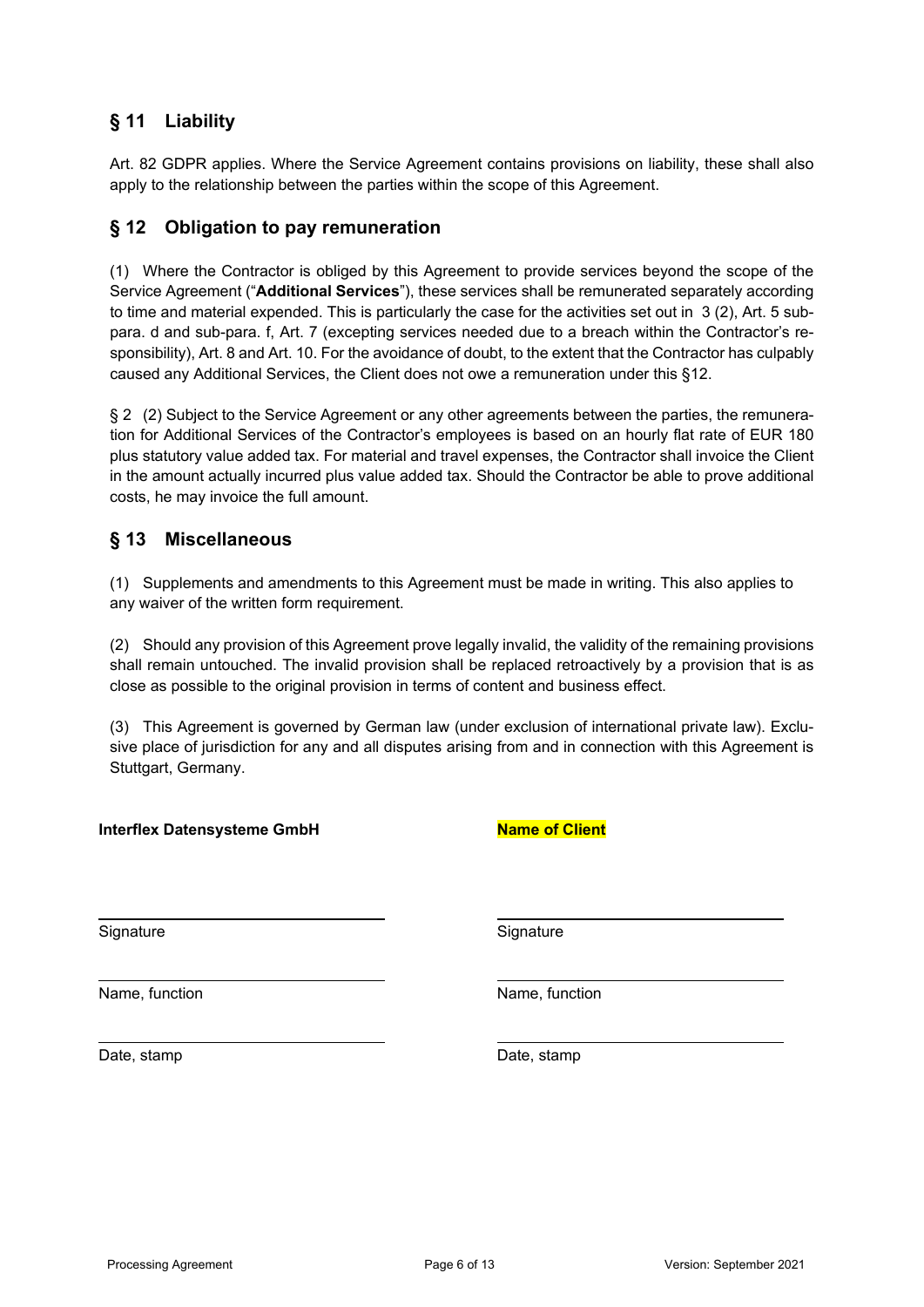# **Annex 1 – Specification under data protection law**

This Annex 1 (Specification under data protection law) complements the respective Service Agreement concluded. It goes without saying that only the personal data that are part of the agreed scope of services will be processed.

#### **Categories of data subjects:**

- 1. Employees within the meaning of Art. 26 para. 8 of the German Federal Data Protection Act (BDSG-neu), who use the IF system
- 2. Visitors/external workers, if necessary with visitor/guest badge for the IF system, if the corresponding module is covered by the Service Agreement.

#### **Data types per service components:**

The following types of data (defined in detail below), if part of the processing assignment, may be processed by the Contractor:

|                                                                                                                                                                                            | Services of the Contractor associated with processing (Art. 28 GDPR) |                                                                                                                                                                                                                                                                                               |                                                                                                                                                                                                                                                                                            |                                                                                                                                                                                                                                                                                                                                              |                                                                                                                                                                                                                                                                                                                                              |
|--------------------------------------------------------------------------------------------------------------------------------------------------------------------------------------------|----------------------------------------------------------------------|-----------------------------------------------------------------------------------------------------------------------------------------------------------------------------------------------------------------------------------------------------------------------------------------------|--------------------------------------------------------------------------------------------------------------------------------------------------------------------------------------------------------------------------------------------------------------------------------------------|----------------------------------------------------------------------------------------------------------------------------------------------------------------------------------------------------------------------------------------------------------------------------------------------------------------------------------------------|----------------------------------------------------------------------------------------------------------------------------------------------------------------------------------------------------------------------------------------------------------------------------------------------------------------------------------------------|
|                                                                                                                                                                                            | <b>Commissioning and re-</b><br>pair of the booking ter-<br>minals   | <b>Commissioning of the</b><br>software                                                                                                                                                                                                                                                       | Software upgrades and<br>updates for Interflex IF<br>System(s)                                                                                                                                                                                                                             | Software maintenance in<br>the form of troubleshoot-                                                                                                                                                                                                                                                                                         | Data processing via se-<br>cure remote access (e.g.<br><b>VPN connection)</b>                                                                                                                                                                                                                                                                |
| <b>Products/Systems</b>                                                                                                                                                                    |                                                                      |                                                                                                                                                                                                                                                                                               |                                                                                                                                                                                                                                                                                            | ing                                                                                                                                                                                                                                                                                                                                          |                                                                                                                                                                                                                                                                                                                                              |
| IF 6020<br>The Interflex System<br>IF-6020 is a modular<br>software application. In<br>most applications, ter-<br>minals for time record-<br>ing and/or access con-<br>trol are connected. | Booking data, access<br>Booking data, time re-<br>cording            | - Personal master data<br>Booking data, access<br>- Booking data, time re-<br>cording including web cli-<br>ent<br>- Workflow data, access<br>control<br>- Workflow data, time re-<br>cording<br>- Frontend data<br>- Payroll accounts<br>- Badge creation data<br>- Visitor/third party data | Personal master data<br>Booking data, access<br>Booking data, time re-<br>cording including web cli-<br>ent<br>- Workflow data, access<br>control<br>- Workflow data, time re-<br>cording<br><b>Frontend data</b><br>Payroll accounts<br>Badge creation data<br>- Visitor/third party data | - Personal master data<br>Booking data, access<br>- Booking data, time re-<br>cording including web cli-<br>ent<br>- Workflow data, access<br>control<br>- Workflow data, time re-<br>cording<br>- Frontend data<br>- Payroll accounts<br>- Badge creation data<br>- Visitor/third party data<br>- Workforce planning and<br>management data | - Personal master data<br>Booking data, access<br>- Booking data, time re-<br>cording including web cli-<br>ent<br>- Workflow data, access<br>control<br>- Workflow data, time re-<br>cording<br>- Frontend data<br>- Payroll accounts<br>- Badge creation data<br>- Visitor/third party data<br>- Workforce planning and<br>management data |
| <b>Products/Systems</b>                                                                                                                                                                    |                                                                      |                                                                                                                                                                                                                                                                                               |                                                                                                                                                                                                                                                                                            |                                                                                                                                                                                                                                                                                                                                              |                                                                                                                                                                                                                                                                                                                                              |
| IF 6040                                                                                                                                                                                    | Booking data, access                                                 | - Personal master data                                                                                                                                                                                                                                                                        | Personal master data                                                                                                                                                                                                                                                                       | - Personal master data                                                                                                                                                                                                                                                                                                                       | - Personal master data                                                                                                                                                                                                                                                                                                                       |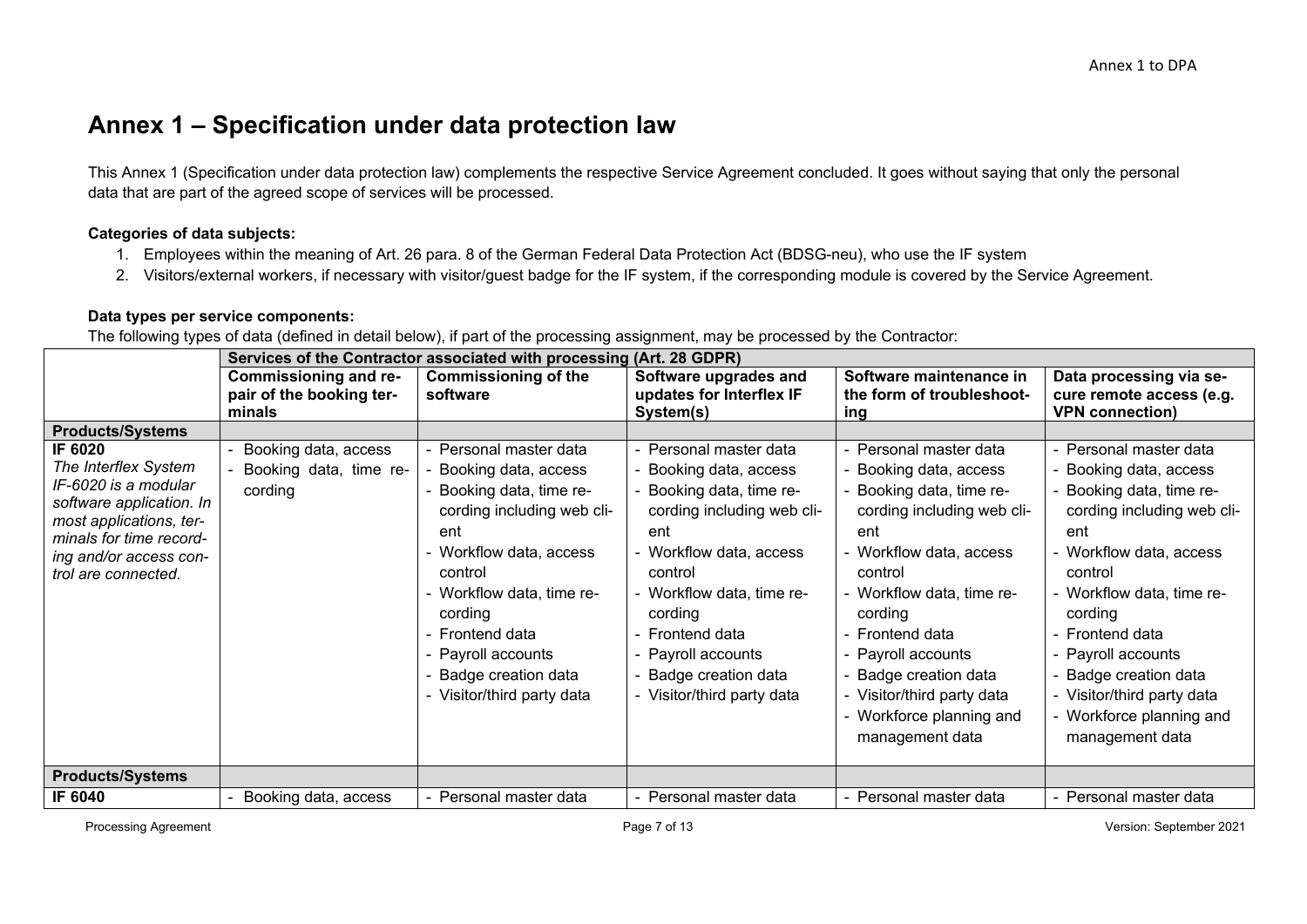| The Interflex System<br>IF-6040 is a modular<br>software application. In<br>most applications, ter-<br>minals for time record-<br>ing and/or access con-<br>trol are connected.                    | Booking data, time re-<br>cording                             | Booking data, access<br>Booking data, time re-<br>cording including web cli-<br>ent<br>Workflow data, access<br>control<br>Workflow data, time re-<br>cording<br>Frontend data<br>Payroll accounts<br>Badge creation data<br>- Visitor/third party data | - Booking data, access<br>Booking data, time re-<br>cording including web cli-<br>ent<br>- Workflow data, access<br>control<br>- Workflow data, time re-<br>cording<br>Frontend data<br>Payroll accounts<br>Badge creation data<br>- Visitor/third party data | Booking data, access<br>Booking data, time re-<br>cording including web cli-<br>ent<br>Workflow data, access<br>control<br>- Workflow data, time re-<br>cording<br>Frontend data<br>Payroll accounts<br>Badge creation data<br>- Visitor/third party data<br>Workforce planning and<br>management data   | - Booking data, access<br>- Booking data, time re-<br>cording including web cli-<br>ent<br>- Workflow data, access<br>control<br>- Workflow data, time re-<br>cording<br>- Frontend data<br>- Payroll accounts<br>- Badge creation data<br>- Visitor/third party data<br>- Workforce planning and<br>management data |
|----------------------------------------------------------------------------------------------------------------------------------------------------------------------------------------------------|---------------------------------------------------------------|---------------------------------------------------------------------------------------------------------------------------------------------------------------------------------------------------------------------------------------------------------|---------------------------------------------------------------------------------------------------------------------------------------------------------------------------------------------------------------------------------------------------------------|----------------------------------------------------------------------------------------------------------------------------------------------------------------------------------------------------------------------------------------------------------------------------------------------------------|----------------------------------------------------------------------------------------------------------------------------------------------------------------------------------------------------------------------------------------------------------------------------------------------------------------------|
| <b>SP-EXPERT</b><br>The Interflex System<br>SP-EXPERT is a mod-<br>ular software applica-<br>tion.<br>In most applications,<br>workforce planning<br>and management data<br>are generated or used. | - Booking data, access<br>- Booking details<br>Time recording | Personal master data<br>- Variable data<br>- Time management data<br>Booking data, time re-<br>cording<br>Frontend data<br>Payroll accounts                                                                                                             | No IF system                                                                                                                                                                                                                                                  | Personal master data<br>$\sim$<br>Variable data<br>Time management data<br>Booking data, time re-<br>cording<br>- Frontend data<br>Payroll accounts<br>- Workforce planning and<br>management data<br>- Log files<br>- Transfer directories with<br>data imported from or ex-<br>ported to other systems | - Personal master data<br>- Variable data<br>- Time management data<br>- Booking data, time re-<br>cording<br>- Frontend data<br>- Payroll accounts<br>- Workforce planning and<br>management data<br>- Log files<br>- Transfer directories with<br>data imported from or ex-<br>ported to other systems             |
| <b>Badge customisation</b>                                                                                                                                                                         | Badge creation data                                           | Badge creation data                                                                                                                                                                                                                                     | Badge creation data                                                                                                                                                                                                                                           | Badge creation data                                                                                                                                                                                                                                                                                      | Badge creation data                                                                                                                                                                                                                                                                                                  |
| <b>Visitor/third party</b><br>customisation                                                                                                                                                        | Visitor/third party data                                      | Visitor/third party data                                                                                                                                                                                                                                | Visitor/third party data                                                                                                                                                                                                                                      | Visitor/third party data                                                                                                                                                                                                                                                                                 | Visitor/third party data                                                                                                                                                                                                                                                                                             |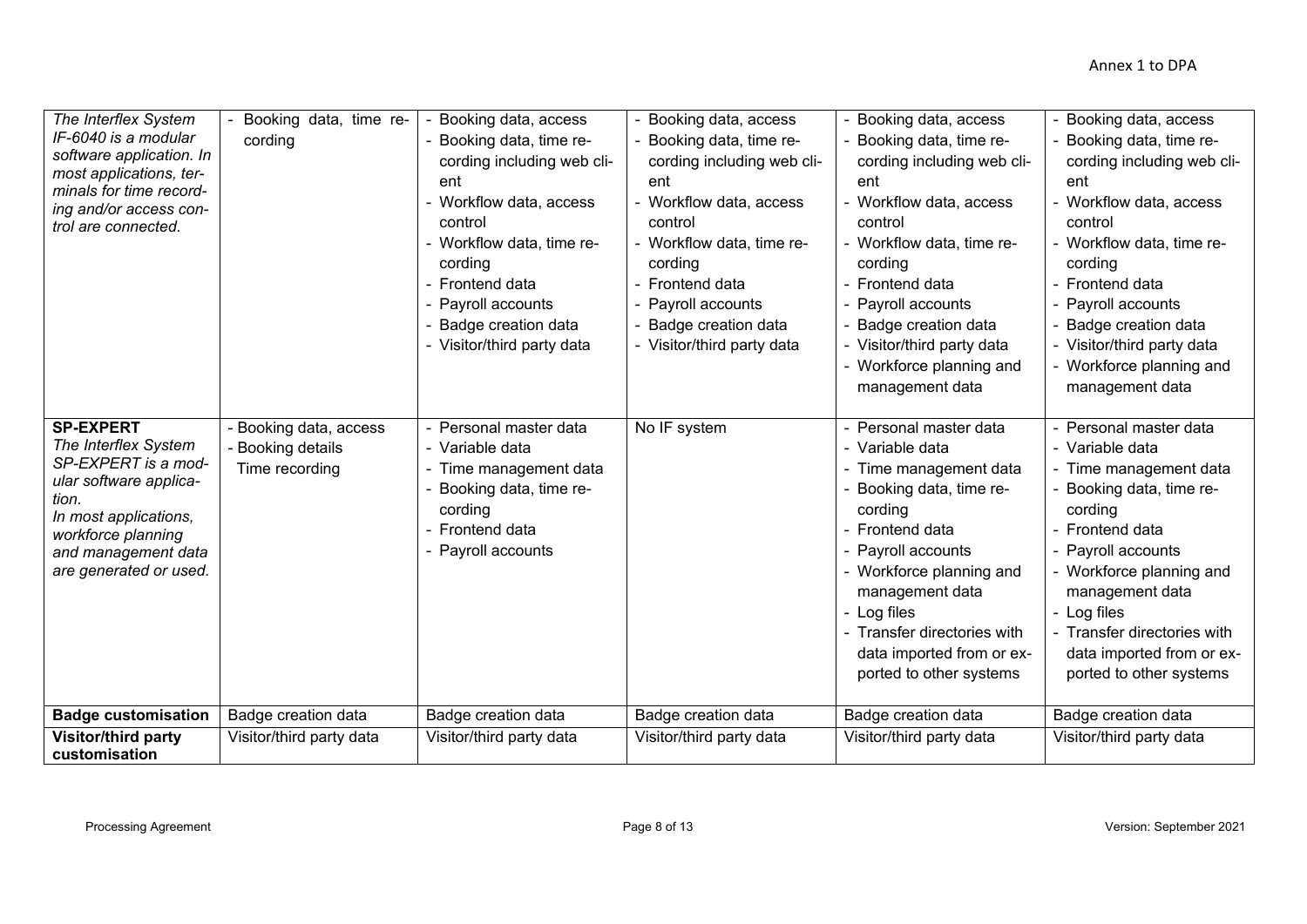# **Definition of the data types:**

| <b>Booking data, access</b>                               | Access bookings with booking terminal, time stamp and<br>result of the authorisation check.                                                                                                                                                                                                                                                                                     | <b>Payroll accounts</b>                     | Hourly totals for the payroll system                                                                                                                                                                                                                                                                                                                                        |
|-----------------------------------------------------------|---------------------------------------------------------------------------------------------------------------------------------------------------------------------------------------------------------------------------------------------------------------------------------------------------------------------------------------------------------------------------------|---------------------------------------------|-----------------------------------------------------------------------------------------------------------------------------------------------------------------------------------------------------------------------------------------------------------------------------------------------------------------------------------------------------------------------------|
| Personal master data                                      | Master record number, badge number, surname, first<br>name, personnel number, department and optional<br>fields, if used by the Client within the system                                                                                                                                                                                                                        | <b>Frontend data</b>                        | Data transfer/data exchange with wage and salary<br>system. Data records consisting of: Master record<br>number, badge number, surname, first name, per-<br>sonnel number, department, time recording book-<br>ing data and optional fields, if used by the Client<br>within the system. Data communication depends<br>on the configuration (customising) of the interface. |
| Booking data, time re-<br>cording including web<br>client | Time recording booking type with booking terminal, time<br>stamp and balances of the time accounts; reasons for<br>absence (off-site work, business trip, sick leave, train-<br>ing, holiday, etc.); absences (from to); absenteeism to-<br>tals (hours per day) – options/permissibility of 'reason<br>for absence' entries and notifications are determined by<br>the Client. | <b>Badge creation data</b>                  | Customisation data for the visible imprint on the<br>badge medium (surname, first name, signature,<br>and possibly digital photo). These data and possi-<br>bly date of signature can be stored in the module<br>for the creation of the badge.                                                                                                                             |
| Workflow data, access<br>control                          | Requests for access authorisations; approver and<br>acknowledgement approved yes/no; e-mail address<br>used for workflow communication                                                                                                                                                                                                                                          | Visitor/third party data                    | Registration data, if necessary for the visible im-<br>print on the badge medium/pass (surname, first<br>name, possibly signature and, if necessary, digital<br>photo). Length of stay, pre-registration data, per-<br>son being visited, reason for visit, individual visi-<br>tors, permanent visitors.                                                                   |
| Workflow data, time re-<br>cording                        | Requests for corrections, reasons for absence, ab-<br>sences; approver and acknowledgement approved<br>yes/no; e-mail address for workflow communication                                                                                                                                                                                                                        | Workforce planning and man-<br>agement data | Functions, qualifications, time availability, shift<br>schedules/work centre planning, statistical data<br>from the ACD (telephone system) for preparing<br>personnel requirements, time account evaluations.                                                                                                                                                               |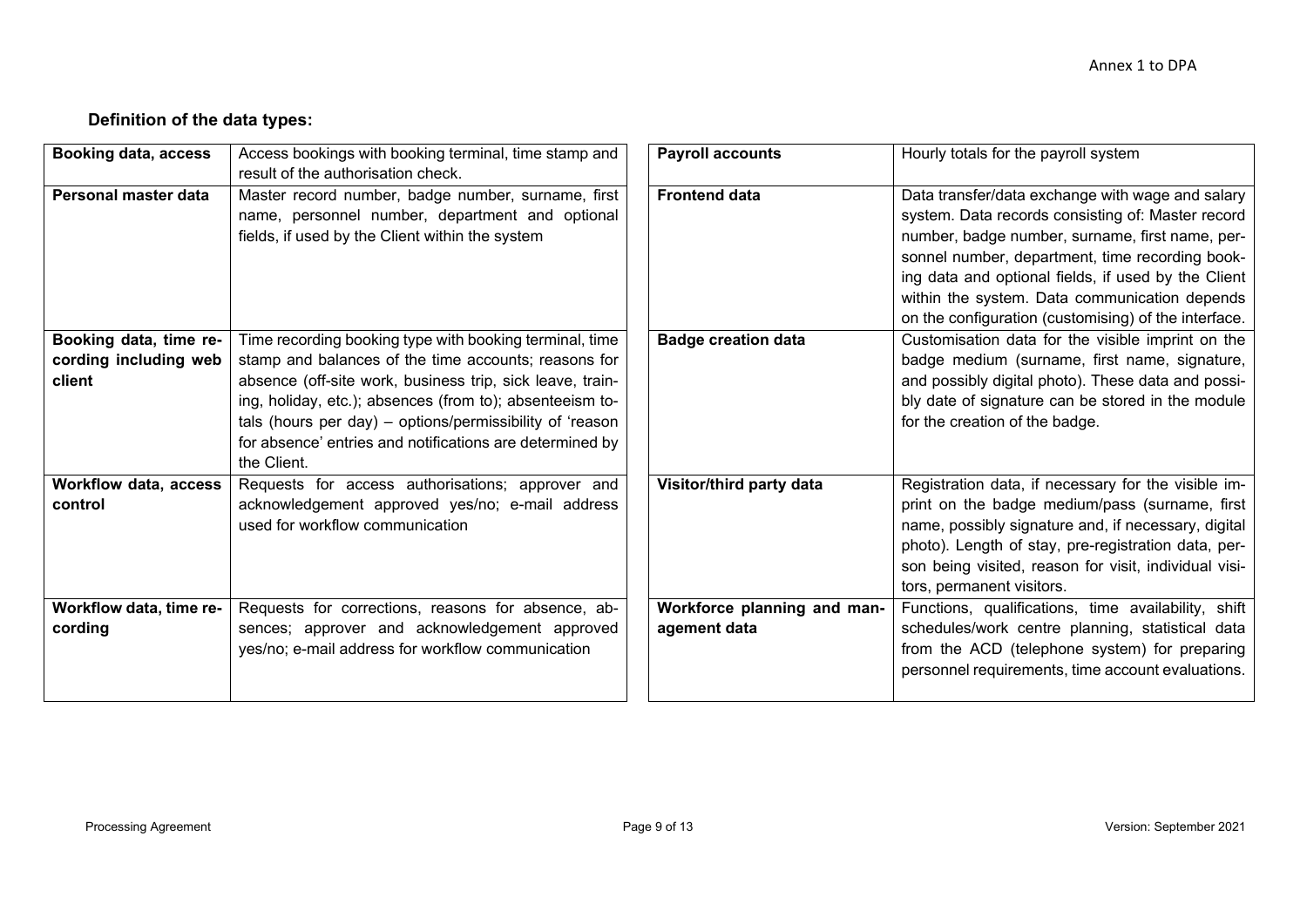# Annex 2 - Technical and organisational measures

#### 1. Confidentiality (Article 32 para. 1 sub-para. b GDPR)

• Access control (physical)

*No unauthorised access to data processing facilities, whereby the concept is to be understood spatially.*

Technical/organisational measures for access control, in particular for the legitimation of authorised persons:

- $\Rightarrow$  Access control system with badge readers for chip cards
- $\Rightarrow$  Keys/key allocation
- $\Rightarrow$  Door protection (electric door openers, etc.)
- $\Rightarrow$  Reception for visitors

Access to the buildings/parts of buildings at Interflex is via electronic IF access control. Visitors/external companies can only enter the Interflex building parts after registration and approval. They are accompanied by the person being visited.

• Access control (logical)

#### *The intrusion of unauthorised persons into the data processing systems must be prevented.*

Technical (password protection) and organisational (user master record) measures regarding user identification and authentication:

- $\Rightarrow$  Controlled password procedure (syntax at least 1 special character or 1 capital letter, 1 digit, lower case, minimum length = 10, regular password change every 90 days, repeat cycle = 24)
- $\Rightarrow$  Automatic blocking (e.g. password or pause circuit)
- $\Rightarrow$  Setting up a user master record per user and function
- $\Rightarrow$  Encryption of data media with AES 256 Bit Zip program or VeraCrypt or similar programs.
- $\Rightarrow$  Encryption/Tunnel connection (VPN = Virtual Private Network)

All the Contractor's computer systems have a user name and an individual password. If required, they are connected to the intranet manually using Active Directory. External access to the intranet is only possible via VPN. Access is only granted if the identification data of the computer, user name and password are known there and match. The syntax of the passwords, which must be changed at regular intervals, is at least 10 characters, special characters or capital letters, lower case and at least one digit. The repeat cycle is 24. These conditions are automatically checked when the password is changed, and if they are not met, the new password is rejected. If a password is not changed in time, it expires and access is denied.

• Access right control

*Unauthorised activities in data processing systems beyond the scope of the authorisations granted must be prevented.*

Demand-based design of the authorisation concept and access rights as well as their monitoring and logging:

 $\Rightarrow$  Differentiated authorisations and temporary password assignment (according to the Interflex System authorisation concept) by the Client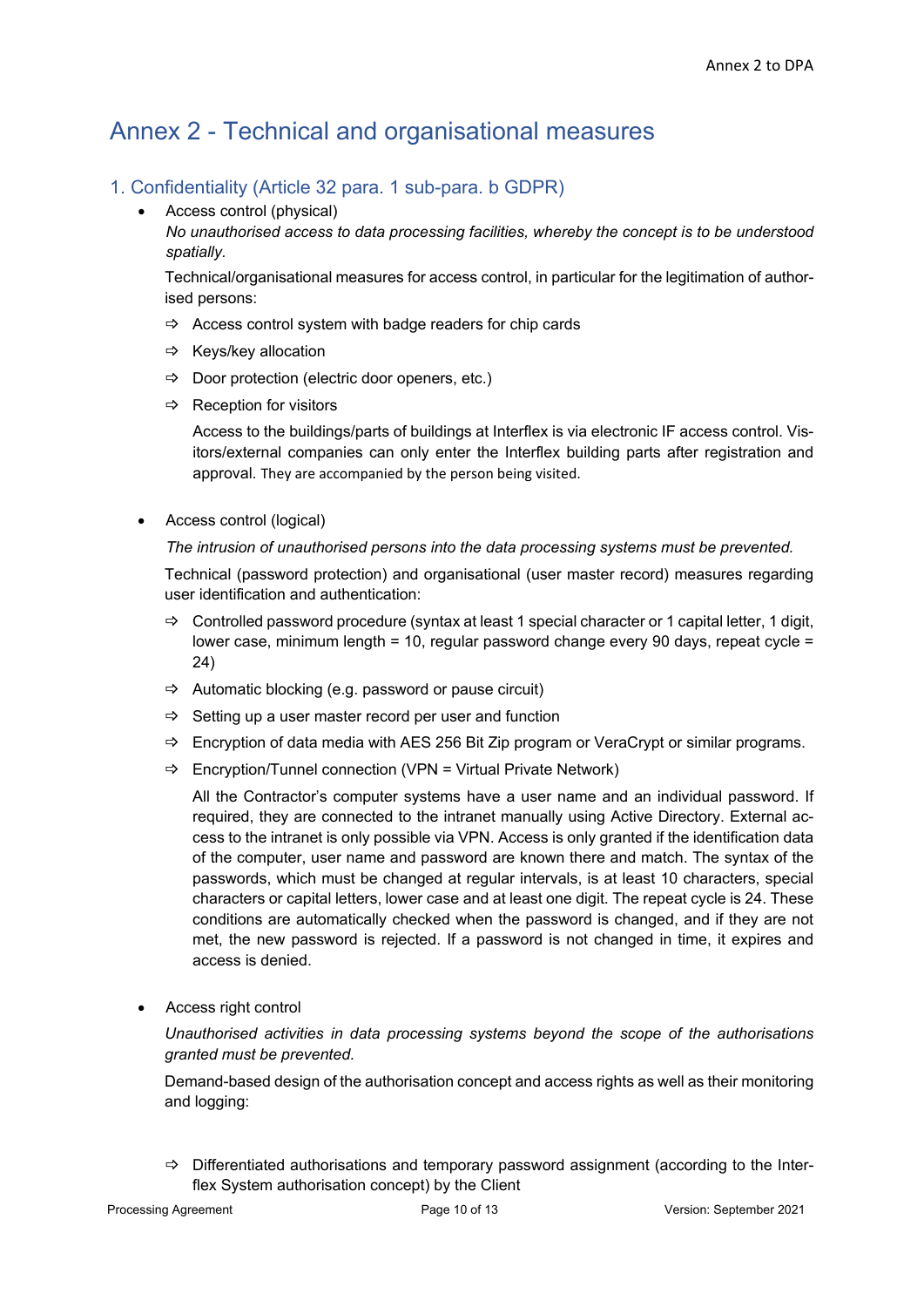- $\Rightarrow$  Storage of data provided on a local computer in encrypted containers (e.g. using VeraCrypt or similar programs). The local computer itself must be completely encrypted using an enterprise solution.
- $\Rightarrow$  Access limited to the person carrying out the respective data processing

Data provided to the Contractor is stored for the duration of processing in local, encrypted containers (e.g. VeraCrypt or similar programs) and is removed after completion of the work using a special eraser. The local data media on computers are additionally completely encrypted using an enterprise solution. Temporary data storage is limited to the local systems of those commissioned to carry out the assignment. Only authorised Interflex users have access to the PC.

Access control to the data of the Interflex Client system is regulated by the Client himself by assigning/specifying/deleting a temporary password.

• Data separation

*Data collected for different purposes must be processed separately.*

Measures for separate processing (storage, modification, erasure, transmission) of data with different purposes:

- $\Rightarrow$  "Internal multi-client capability"/earmarking
- $\Rightarrow$  Separation of functions/production/test

Client data is stored and processed temporarily in encrypted, password-protected containers, while being kept strictly separate from other Client data. In the case of processing via online remote control, changes are made directly in the Client's system. There is a separate server for test data.

• Pseudonymisation (Art. 32 para. 1 sub-para. a GDPR; Art. 25 para. 1 GDPR) *The processing of personal data in such a way that the data cannot be related to a specific data subject without the provision of additional information, provided that this additional information is kept separately and is subject to appropriate technical and organisational measures.*

For the purposes of service, data provided by the Client are usually handled in a pseudonymised form. If required, the data can be anonymised. The exact procedure depends on the particular service case.

## 2. Integrity (Article 32, par. 1 sub-para. b GDPR)

• Transfer control

*Handling aspects of the transfer of personal data: Electronic transmission, data transport, transmission control. No unauthorised reading, copying, modification or removal.*

Measures during transport, transfer and transmission or storage on data media (manual or electronic) and subsequent verification:

- $\Rightarrow$  Encryption/tunnel connection (VPN = Virtual Private Network)
- $\Rightarrow$  Data backups using a Zip program (e.g. WinZip) and 256-bit AES encryption using a password on CD/DVD
- $\Rightarrow$  Logging

As a rule, the data is not passed on, except where solving a problem requires the cooperation of the Contractor's development department. Should this become necessary, the data backup is either transferred on a CD/DVD sent by post, using a Zip program, 256-bit AES encryption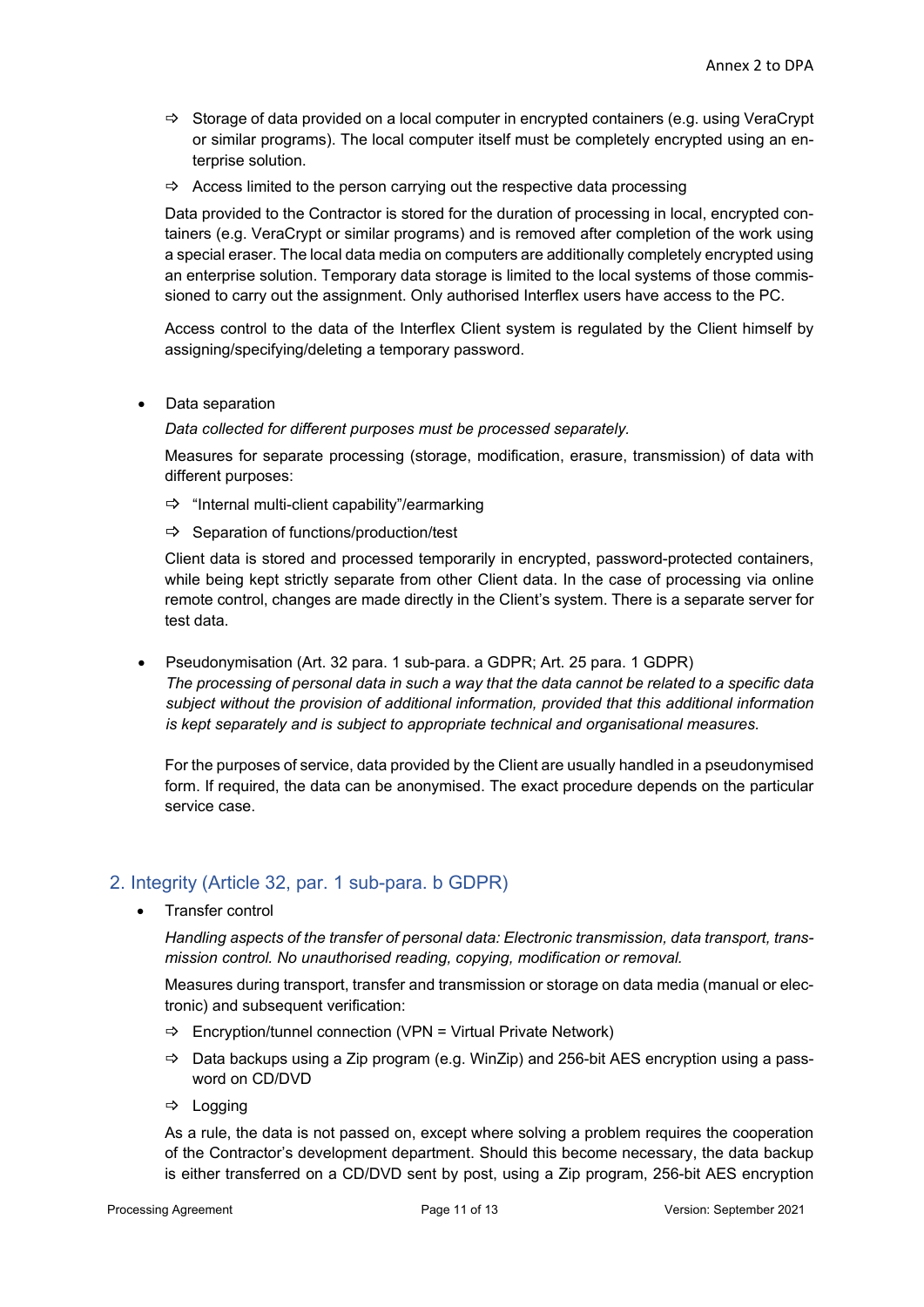and a password, or, for small amounts of data, directly via the Intranet using a Zip program and 256-bit AES encryption. Any such transfer is documented appropriately.

• Input control

*Measures of data management and maintenance must be documented for traceability.*

Measures for subsequent verification whether and by whom data have been entered, changed or removed (erased):

 $\Rightarrow$  Logging via log file in Interflex system(s).

The IF systems have a log file in which the changes are entered with the respective user ID as well as date and time.

## 3. Availability and resilience (Art. 32 para. 1 sub-para. b GDPR)

• Availability control

*The data must be protected against accidental destruction or loss.* 

Measures for data backup (physical/logical):

- $\Rightarrow$  No backup procedure for Client data backups because of data protection-compliant deletion after the purpose has ceased to apply
- $\Rightarrow$  Virus protection / Firewall
- UPS for Servers

Data backups of Client systems are not backed up on servers with a backup function, so that the erasure of this data in accordance with data protection regulations can be ensured after the purpose has ceased to apply.

All computer systems are checked for viruses after each startup using Microsoft System Center Endpoint Protection. The anti-virus files are updated every time the computer starts up in the company network. An automatic full check is performed weekly.

- Rapid recoverability (Art. 32 para. 1 sub-para. c GDPR);
	- a) There are several servers for the Contractor's own systems. Data protection through daily backups. Virtualisation of the systems with centralised backup in preparation
	- b) Client systems:

Where data is transmitted to Interflex, this is not original data but merely copies of data and/or databases. No backup is made so as to ensure erasure after the purpose of processing has ceased to exist, i.e. after the assignment has been completed. The original data will remain in the Client's system. Responsibility for the data in the Client's system lies with the Client.

#### 4. Procedures for regular review, assessment and evaluation (Art. 32 para. 1 subpara. d GDPR; Art. 25 para. 1 GDPR)

- Data protection management;
- incident response management: Is included in the ISMS (information security management system)
- Data protection by default (Art. 25 para. 2 GDPR);
- Continuous monitoring
- Restores of backups for test purposes
- Regular tests of the UPS
- Assignment control